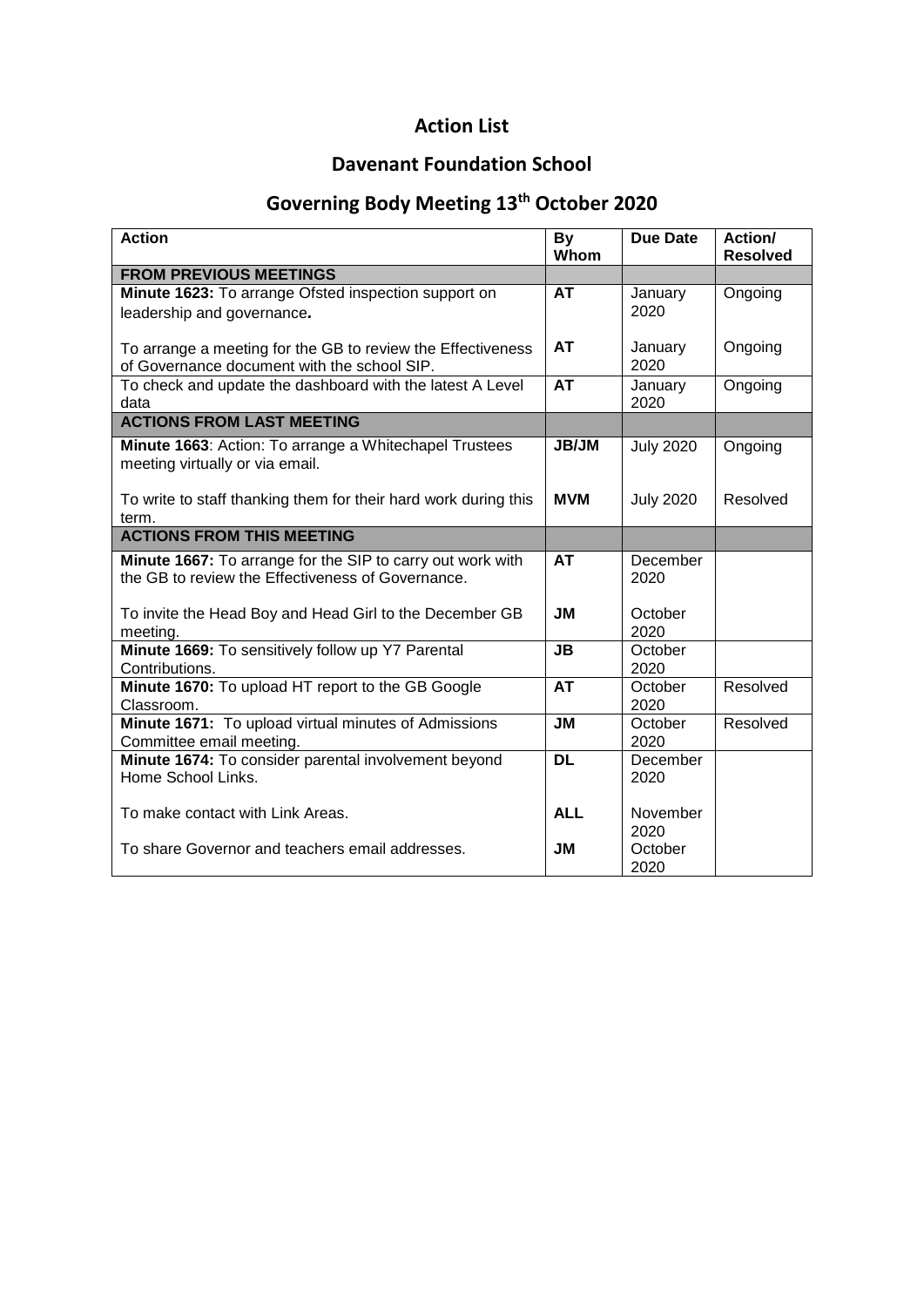

# **DAVENANT FOUNDATION SCHOOL**

#### **Minutes of a Virtual Meeting of the**

#### **GOVERNING BODY**

#### **held via Zoom on**

### **13th October 2020**

#### **At 7pm**

| <b>MEMBERSHIP:</b>     | *Mrs M Vine-Morris (Chair) (MVM) |                    |                      |
|------------------------|----------------------------------|--------------------|----------------------|
|                        | Mr G Anthony (Vice Chair) (GA)   |                    |                      |
|                        | *Mrs J Anderson (JA)             | *Rev C Davies (CD) | *Mrs Olu Fatoye (OF) |
|                        | *Mrs L Folkes $(LF)$             | *Mr M Hicks (MH)   | *Mrs A Olapade (AO)  |
|                        | *Mr D Prosser (DP)               | *Mr H Smith (HS)   | *Mrs S Temple (ST)   |
| *Indicates attendance* | *Mrs D Williams (DW)             | *Mr A Thorne (AT)  |                      |
|                        |                                  |                    |                      |

**In Attendance:** Mrs D Lake (DL), Mrs J Beaumont (**JB**) and Mrs J McCallig (**JM**)

**Opening Prayer**: Rev Chris Davies opened the meeting with a prayer.

**Apologies accepted from:** None

| 1664              | <b>Business</b>   | None                                                                  |    |
|-------------------|-------------------|-----------------------------------------------------------------------|----|
|                   | <b>Interests</b>  |                                                                       |    |
| 1665              | <b>Appoint-</b>   | All qualifying Governors (not those employed by the school) had been  |    |
|                   | ment of           | invited to nominate themselves for the roles of Chair and Vice-Chair. |    |
|                   | <b>Chairman</b>   |                                                                       |    |
|                   | and Vice          | MVM agreed to stand for Chair and GA for Vice-Chair. The Governing    |    |
|                   | <b>Chairman</b>   | Body accepted this unanimously (via email exchange with JM).          |    |
|                   |                   |                                                                       |    |
|                   |                   | Resolved: MVM and GA were appointed Chair and Vice-Chair              |    |
|                   |                   | respectively for a period of one year.                                |    |
| 1666              | <b>Minutes of</b> | The governors reviewed the minutes and, subject to a typographical    |    |
|                   | a meeting         | error, accepted them as a correct record of the meeting.              |    |
|                   | held on           |                                                                       |    |
|                   | 8/7/20            |                                                                       |    |
| $166\overline{7}$ | <b>Matters</b>    | Minute 1623: Ofsted have indicated they may resume inspections in     |    |
|                   | <b>Arising</b>    | early 2021. Outstanding schools are no longer exempt from             |    |
|                   |                   | inspection.                                                           |    |
|                   |                   |                                                                       |    |
|                   |                   | Action: To arrange for the SIP to undertake work with the GB to       | AT |
|                   |                   | review the Effectiveness of Governance.                               |    |
|                   |                   | AT is working with Mrs Theron to create a shared Google Documents     |    |
|                   |                   | folder, where a working copy of the Data Dashboard will be uploaded.  |    |
|                   |                   |                                                                       |    |
|                   |                   | Minute 1663: Whitechapel Trustee business will be dealt with at the   |    |
|                   |                   | next Finance Committee meeting.                                       |    |
|                   |                   |                                                                       |    |
|                   |                   | Action: To invite the Head Boy and Head Girl to the next meeting.     |    |
|                   |                   |                                                                       | JM |
| 1668              | Academy           | Academy Business: The Audit will take place shortly and reported at   |    |
|                   | <b>Business</b>   | the next meeting, when the GB will receive the accounts.              |    |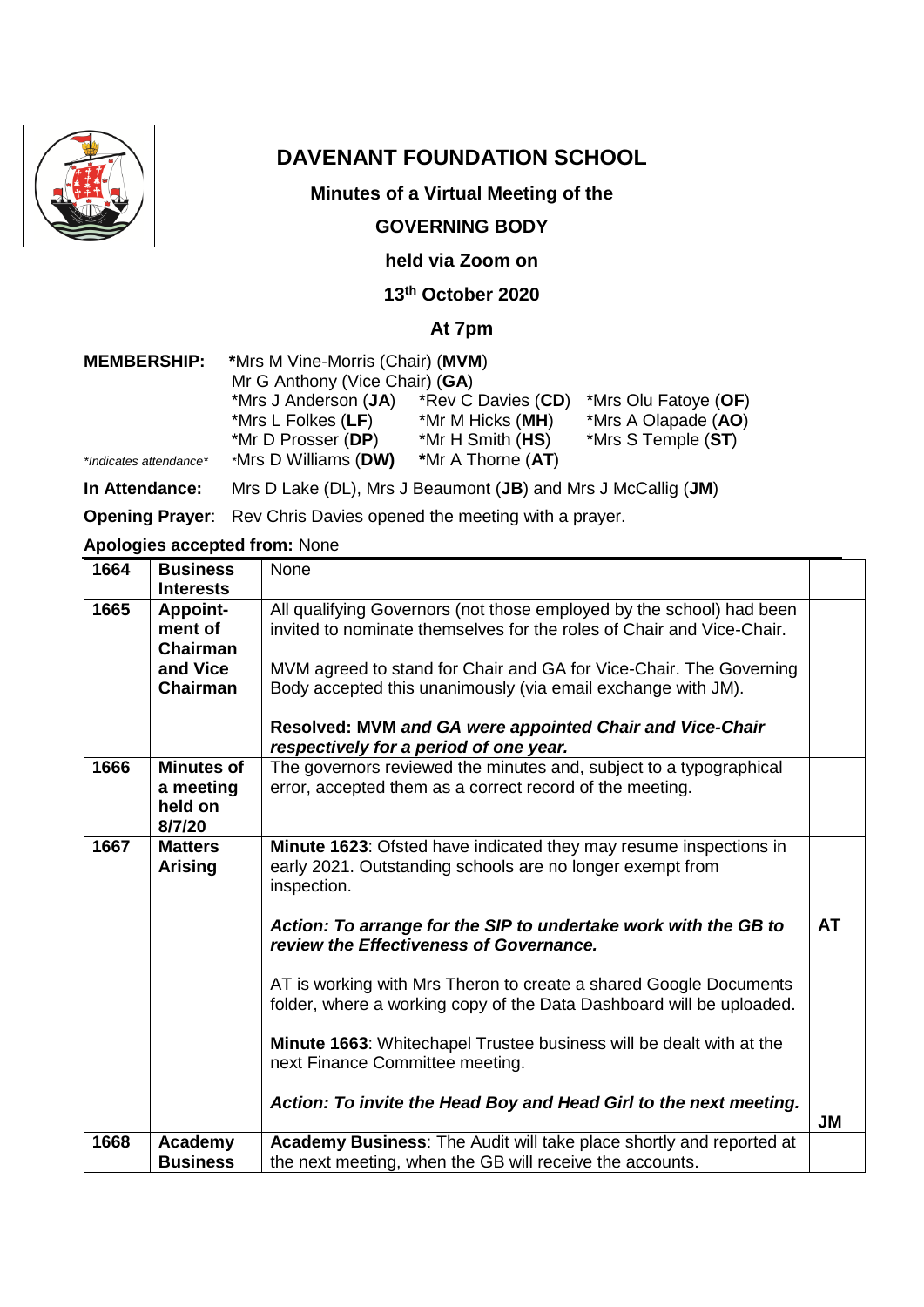| 1669 | <b>Finance</b><br><b>Report</b> | The Finance and Audit Committees have held email meetings. JB's<br>paper set out areas of variance from the original budget and notes for<br>governors' consideration.                                                                                                                                    |           |
|------|---------------------------------|-----------------------------------------------------------------------------------------------------------------------------------------------------------------------------------------------------------------------------------------------------------------------------------------------------------|-----------|
|      |                                 | A year end surplus of £63k was reported on unrestricted funds.                                                                                                                                                                                                                                            |           |
|      |                                 | The GB were pleased with the positive news and thanked the Finance<br>Team and the SLT for their careful management of finances.                                                                                                                                                                          |           |
|      |                                 | JB is working with Buzzacotts to draw up accounts, which will be<br>subject to audit.                                                                                                                                                                                                                     |           |
|      |                                 | In response to a governor question regarding implications for this<br>year's budget, JB said this would be reviewed shortly. Adding that a<br>separate cost centre for Covid-19 related spending e.g. cleaning staff<br>and sanitiser, is being kept in anticipation of submitting a claim to the<br>DfE. |           |
|      |                                 | Catch-Up Funding is likely to be in the region of £70k and will be used<br>to support identified groups of students/individuals.                                                                                                                                                                          |           |
|      |                                 | AT highlighted to the GB how much work staff had put into clawing<br>back almost £500k and thanked the GB for allowing this to be done in<br>a way that ensured the school retains its unique character.                                                                                                  |           |
|      |                                 | Following a governor question, a discussion took place regarding Y7<br>Parental Contributions. It was acknowledged that some families are<br>facing difficulties due unexpected jobs losses during the pandemic.                                                                                          |           |
|      |                                 | Action: To sensitively follow up Y7 Parental Contributions.                                                                                                                                                                                                                                               | <b>JB</b> |
| 1670 | Head-<br>teacher's              | AT reviewed his Start of Term Report, highlighting:                                                                                                                                                                                                                                                       |           |
|      | <b>Report</b>                   | <b>School Zoning:</b> Although it has taken some time, the school is<br>becoming more settled, with zoning working well.                                                                                                                                                                                  |           |
|      |                                 | Extra-Curricular Activities: Activities continue to take place in a<br>Covid-19 secure way.                                                                                                                                                                                                               |           |
|      |                                 | <b>Covid-19:</b> Due to a positive case in Y12, the whole year were sent<br>home. They engaged well via online lessons for 2 weeks, returning to<br>school up to date with their work.                                                                                                                    |           |
|      |                                 | The current situation is taking its toll on the staff who are exhausted,<br>but continue to work above and beyond expectations.                                                                                                                                                                           |           |
|      |                                 | <b>Exclusions:</b> The GB discussed the few fixed term exclusions which<br>have mainly taken place due to breaches of Covid-19 protocols.                                                                                                                                                                 |           |
|      |                                 | Attendance: When Covid-19 related absences are included,<br>attendance is slightly lower than this time last year. Attendance is<br>reported to the DfE daily.                                                                                                                                            |           |
|      |                                 | <b>Data and TT:</b> Staff have begun to get used to the new school<br>structure. The first Virtual Parents' Evening has been held. The<br>Autumn Census has been completed ahead of schedule.                                                                                                             |           |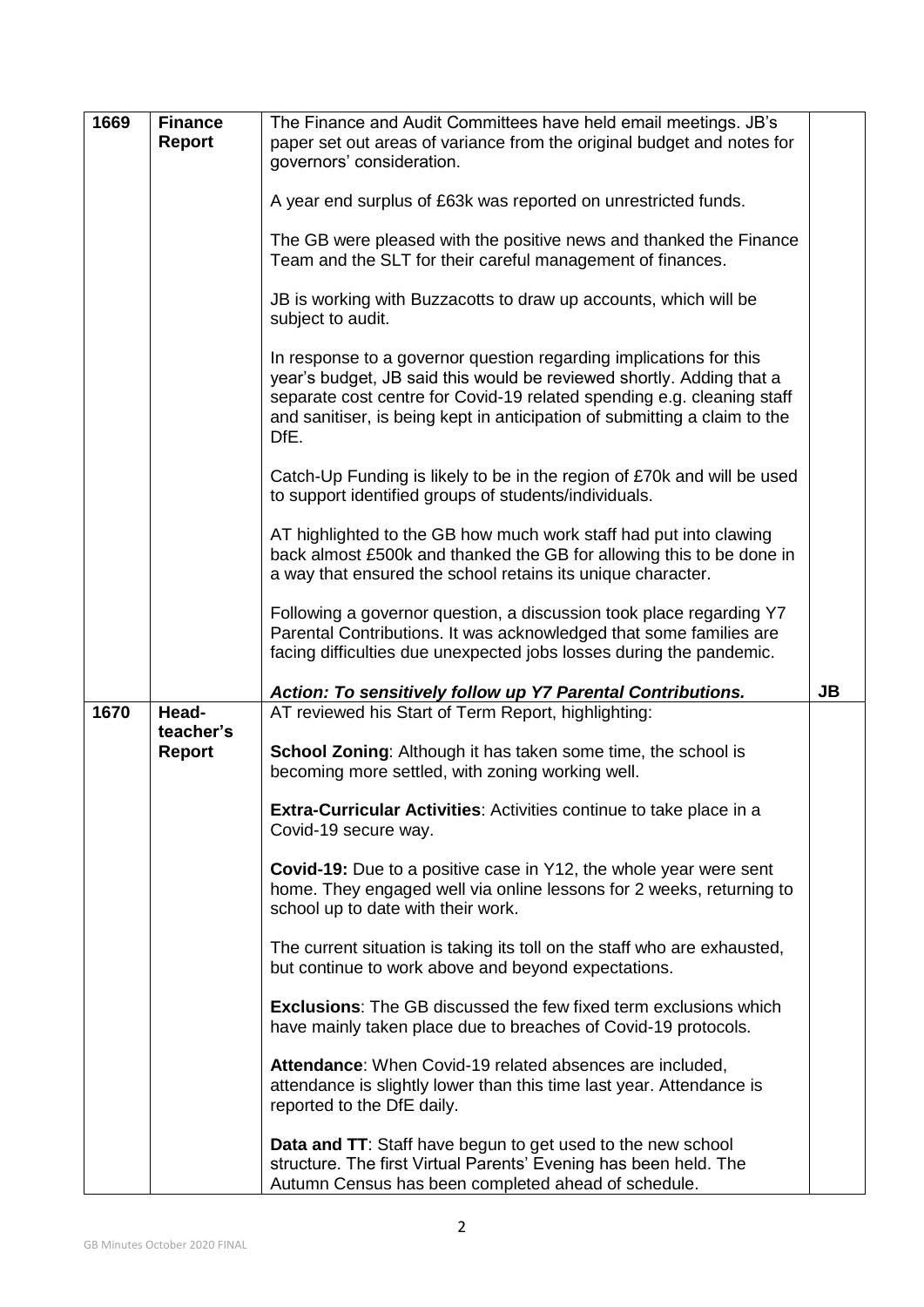|  | <b>Exams:</b> 4 CAGs appeals were due to admin errors and have been<br>rectified. All other appeals have been dealt with.                                                                                                                                                                                                                                                                                                                    |  |
|--|----------------------------------------------------------------------------------------------------------------------------------------------------------------------------------------------------------------------------------------------------------------------------------------------------------------------------------------------------------------------------------------------------------------------------------------------|--|
|  | Autumn Exams: There has been limited uptake for Autumn Exams.<br>Covid-19 secure mock and summer exams are being planned.                                                                                                                                                                                                                                                                                                                    |  |
|  | Cover and Duties: Lessons have been shortened by 5 minutes,<br>giving staff a little extra time. School has remained Covid-19 secure<br>by not having to engage outside cover staff.                                                                                                                                                                                                                                                         |  |
|  | <b>Compliance:</b> The Estates Committee have received the H&S Report.<br>Further GDPR training, to include governors, is being planned.                                                                                                                                                                                                                                                                                                     |  |
|  | Google Classroom: Google have started to charge for this service,<br>although at £2.5k p.a. AT believes it is worth it.                                                                                                                                                                                                                                                                                                                      |  |
|  | The IT team worked hard over the summer and remain under<br>pressure. There are plans to employ an IT apprentice in due course.                                                                                                                                                                                                                                                                                                              |  |
|  | Sixth Form - Year 12: 195 (108 internal) students have settled well.                                                                                                                                                                                                                                                                                                                                                                         |  |
|  | Year 13: 170 students have adapted well to their return to school.<br>UCAS applications are well underway.                                                                                                                                                                                                                                                                                                                                   |  |
|  | It was noted that the combined impact of extra students this year will<br>increase funding by circa £300k.                                                                                                                                                                                                                                                                                                                                   |  |
|  | <b>Student Services (Pastoral Team): The new Educational</b><br>Psychologist is settling in well. There has been a review of Covid-19<br>on SEN students.                                                                                                                                                                                                                                                                                    |  |
|  | The team are working with a particularly immature Y7 cohort.                                                                                                                                                                                                                                                                                                                                                                                 |  |
|  | Essex have asked us to share our good practice.                                                                                                                                                                                                                                                                                                                                                                                              |  |
|  | Mrs Escott will attend a future meeting to deliver a Student Services<br>presentation.                                                                                                                                                                                                                                                                                                                                                       |  |
|  | <b>ITT:</b> There are 65 trainees across the consortium, with 9 at DFS.                                                                                                                                                                                                                                                                                                                                                                      |  |
|  | In response to a governor question on BLM, DL said Rachel Emohare<br>had been appointed Cultural Intelligence Coordinator. She has<br>launched Black History Month with new initiatives, assemblies and<br>discussion groups and met with ex-students who wish to return as<br>mentors in future.                                                                                                                                            |  |
|  | Additionally, 30 staff will be trained on 23 <sup>rd</sup> October in Cultural<br>Intelligence, this will be cascaded down the school throughout the<br>year. The curriculum in English and History has changed to reflect this<br>work. There is a continuing need for students to discuss their<br>experiences in the context of BLM. Effective ways of how to do this<br>constructively with the whole student body are being considered. |  |
|  | MVM thanked AT and DL for their work in this important area.                                                                                                                                                                                                                                                                                                                                                                                 |  |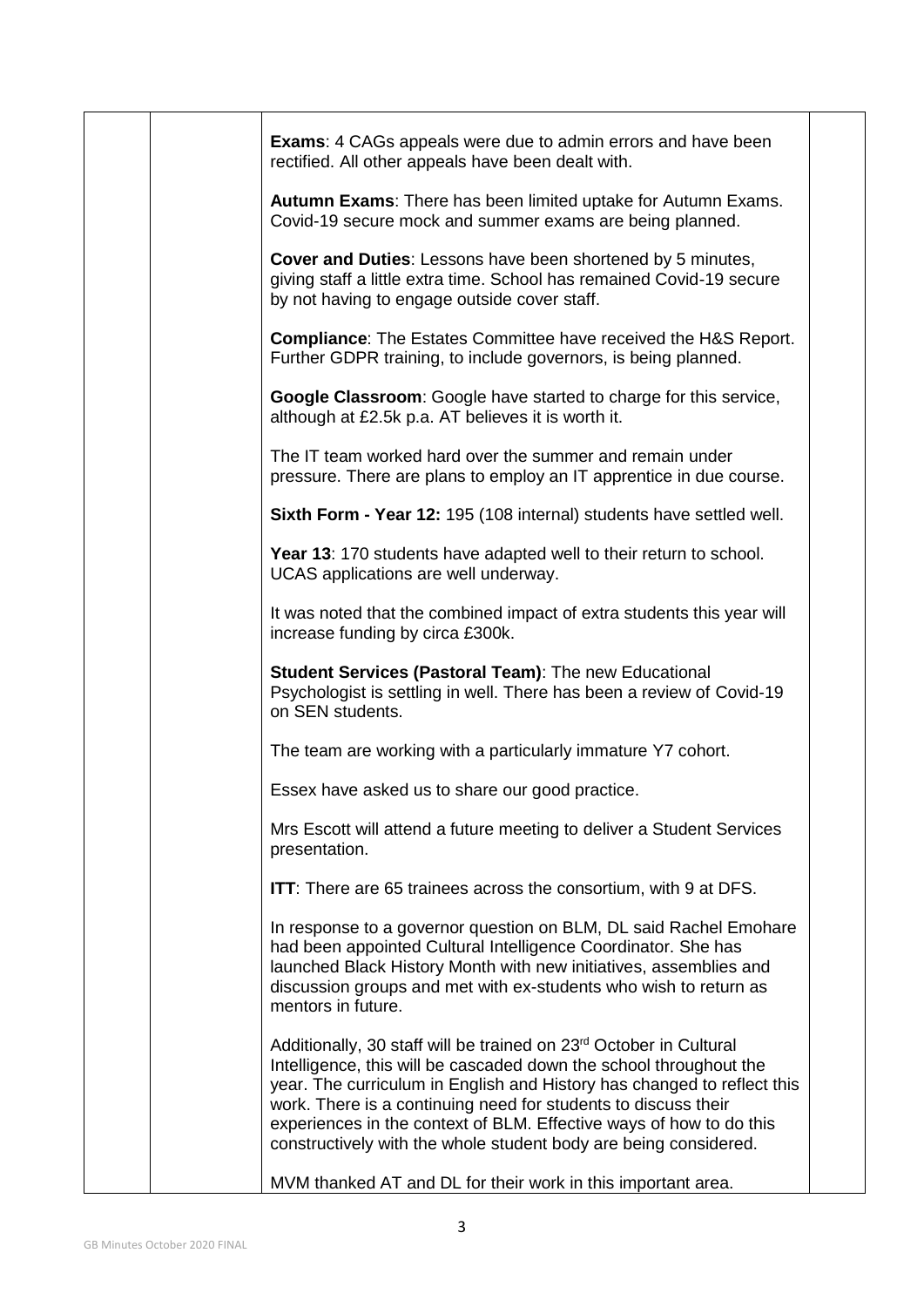|  | Governors were concerned that staff were working at higher levels<br>than usual and asked what had been done to reduce pressure on<br>them. AT said extra staff e.g. invigilators, had been brought in to cover<br>lunch and break duties, also staff are no longer required to cover<br>student hubs. Last week teachers were given an extra 90 minutes by<br>having students attend an assembly without them.                                                                                        |           |
|--|--------------------------------------------------------------------------------------------------------------------------------------------------------------------------------------------------------------------------------------------------------------------------------------------------------------------------------------------------------------------------------------------------------------------------------------------------------------------------------------------------------|-----------|
|  | HoDs have been asked to look at teachers' workloads, particularly as<br>marking has become more difficult. Although the SLT have dropped<br>their expectation of staff, teachers continue to set themselves high<br>targets. David Liebeschuetz has spoken with staff about this and ways<br>to deal with their own mental health, highlighting that the SLT are<br>seeking to support staff in any way they can.                                                                                      |           |
|  | The GB asked OF, as a staff member, to comment on Mr<br>Liebeschuetz talk. She said the session was well received, adding<br>that although teachers wish to continue to teach as before, they must<br>realise this is not now possible. The talk helped teachers know they<br>were not alone in their worries. Teachers will continue to do their very<br>best for their students. MVM thanked OF for this very useful feedback.                                                                       |           |
|  | In response to a governor question regarding Catch-Up Funding, AT<br>said he had interviewed HoDs regarding where students were and<br>how the funding could support them. He gave examples of MFL<br>employing a new Spanish Assistant to help with speaking and<br>listening, laptops/ Chromebooks purchased for students and catch-up<br>lessons. Plus, the Maths department have volunteered to take on<br>extra lessons to ensure students have a sound understanding as they<br>progress in Y13. |           |
|  | In response to a governor question, AT said 3 or 4 A Level students<br>were receiving support. A number of Y11 students are receiving extra<br>support, however it is likely that these students would have required<br>intervention at this point in Y11 regardless of the situation.                                                                                                                                                                                                                 |           |
|  | Following the meetings with HoDs, it was identified that some other<br>years are behind. Departments have rewritten curriculums to take<br>account of this. Languages are a concern due to lack of practice, but<br>extra staff have been employed to address this.                                                                                                                                                                                                                                    |           |
|  | All subjects, other than Creative Studies, are comfortable with where<br>they are.                                                                                                                                                                                                                                                                                                                                                                                                                     |           |
|  | Y11s have returned to school enthusiastic. Although GCSEs are<br>allowing departments to drop modules, teachers will cover these to<br>ensure students are not behind when entering the Sixth Form.                                                                                                                                                                                                                                                                                                    |           |
|  | Struggling GCSE students will be allowed to drop subject(s) in<br>November this year.                                                                                                                                                                                                                                                                                                                                                                                                                  |           |
|  | Having received 1:1 support during lockdown SEN student are mostly<br>where they should be.                                                                                                                                                                                                                                                                                                                                                                                                            |           |
|  | Action: AT to upload his report to the GB Google Classroom.                                                                                                                                                                                                                                                                                                                                                                                                                                            | <b>AT</b> |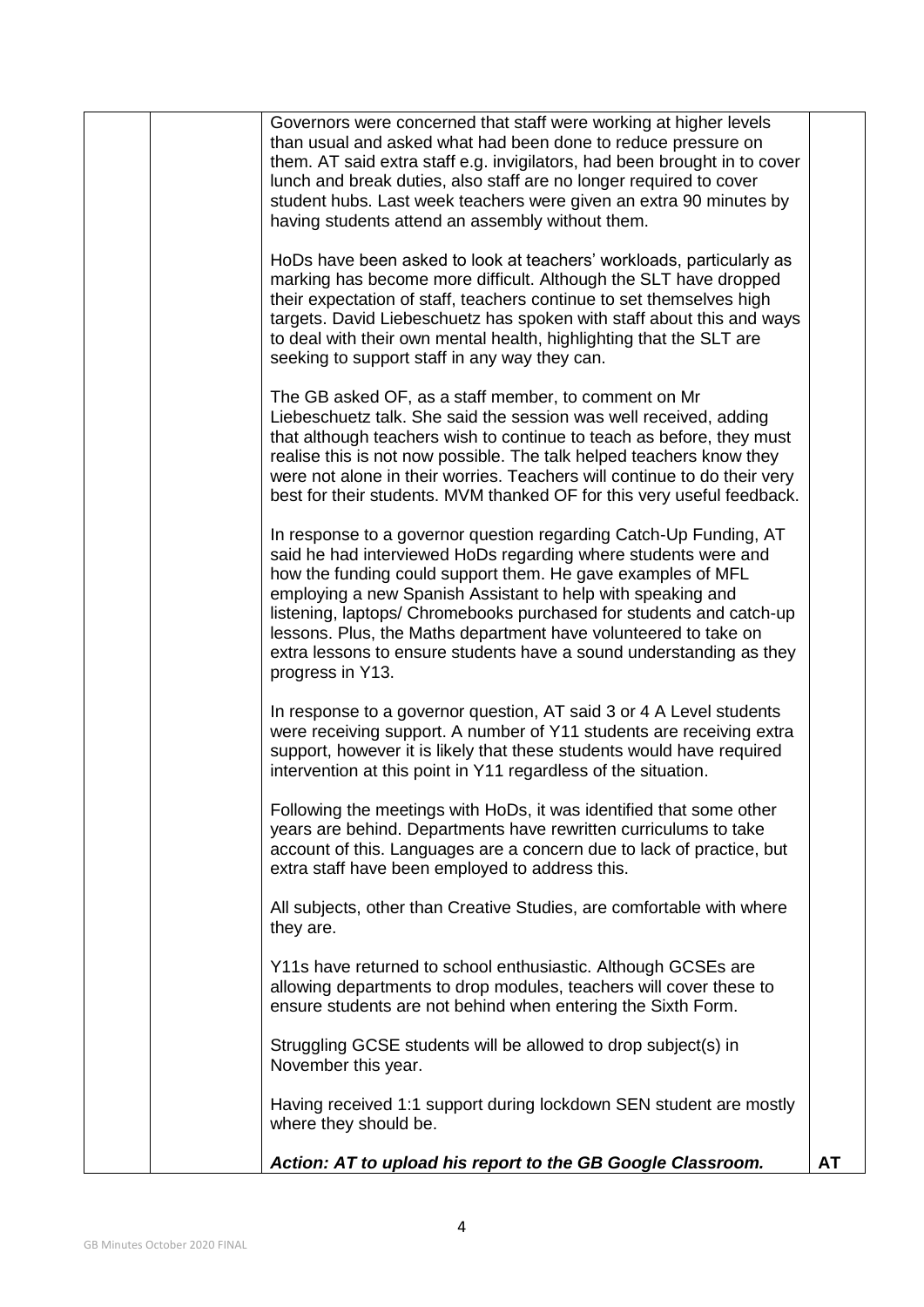| 1671 | <b>Committee</b><br><b>Reports</b>     | <b>Standing Committee:</b> The committee met virtually to ensure the RAs<br>were updated.                                                                                                                                                                                                                                                                                                                                                                                                                                                                     |           |
|------|----------------------------------------|---------------------------------------------------------------------------------------------------------------------------------------------------------------------------------------------------------------------------------------------------------------------------------------------------------------------------------------------------------------------------------------------------------------------------------------------------------------------------------------------------------------------------------------------------------------|-----------|
|      |                                        | Personnel Committee: The committee met virtually and discussed<br>the pressure on staff and the SLT and what could be done to support<br>them.                                                                                                                                                                                                                                                                                                                                                                                                                |           |
|      |                                        | <b>Estates Committee:</b> The committee met virtually and discussed<br>recent works around school, and the environment the premises staff<br>are working in. The SIF bid was successful meaning some portable<br>classrooms will be replaced. Work is anticipated to start in early 2021,<br>with completion due by Summer 2021.                                                                                                                                                                                                                              |           |
|      |                                        | <b>Finance and Audit Committee: A summary of both meetings</b><br>(conducted via email) will be circulated shortly.                                                                                                                                                                                                                                                                                                                                                                                                                                           |           |
|      |                                        | <b>Admissions Committee:</b> The committee conducted their business<br>via email. They agreed an amendment to the published 2021<br>Admissions Arrangements to reflect the fact that churches had closed<br>during lockdown. Essex helped DFS draft the statement, which gives<br>the Clergy a degree of flexibility and allows them to assume continued<br>patterns of attendance prior to and post lockdown. This will have an<br>effect on school applications for the next 7 years. CD, ST and DL are<br>due to meet shortly to discuss the arrangements. |           |
|      |                                        | Action: To upload virtual minutes of the Admissions Committee<br>email meeting to Google Classroom.                                                                                                                                                                                                                                                                                                                                                                                                                                                           | <b>JM</b> |
| 1672 | Safeguard-<br>ing                      | CD has met with DL. The start to term has been quiet, with changes<br>being processed behind the scenes.                                                                                                                                                                                                                                                                                                                                                                                                                                                      |           |
|      |                                        | The new Y7s' immaturity has led to some safeguarding problems.<br>This is being satisfactorily dealt with.                                                                                                                                                                                                                                                                                                                                                                                                                                                    |           |
|      |                                        | CD will be involved in November's Safeguarding Audit.                                                                                                                                                                                                                                                                                                                                                                                                                                                                                                         |           |
| 1673 | <b>School</b><br>Develop-<br>ment Plan | AT reviewed a presentation summarising the SDP he plans to<br>introduce. The new SDP will cover a 3 to 5-year plan, supported by<br>annual operational plans. This is a strategic plan for the school, but<br>the 1-year development plan will continue and will be monitored<br>regularly by teams and governors, it will work alongside the 3 to 5-<br>year SDP.                                                                                                                                                                                            |           |
|      |                                        | AT has shared his ideas with the Standing Committee and will discuss<br>his initial thoughts with the SIP in November.                                                                                                                                                                                                                                                                                                                                                                                                                                        |           |
|      |                                        | It is important for leaders and governors to begin to look to the future.                                                                                                                                                                                                                                                                                                                                                                                                                                                                                     |           |
| 1674 | Link<br><b>Governors</b>               | The Link Governor programme has been reviewed. Following<br>feedback and reflection the GB agreed the programme will remain<br>with the following changes:                                                                                                                                                                                                                                                                                                                                                                                                    |           |
|      |                                        | OF will be Student Services/Learning Support link;<br>ST will be MFL as well as RE link; and<br>AO will lead on Equality; focusing on BLM, gender, social and<br>economic equality.                                                                                                                                                                                                                                                                                                                                                                           |           |